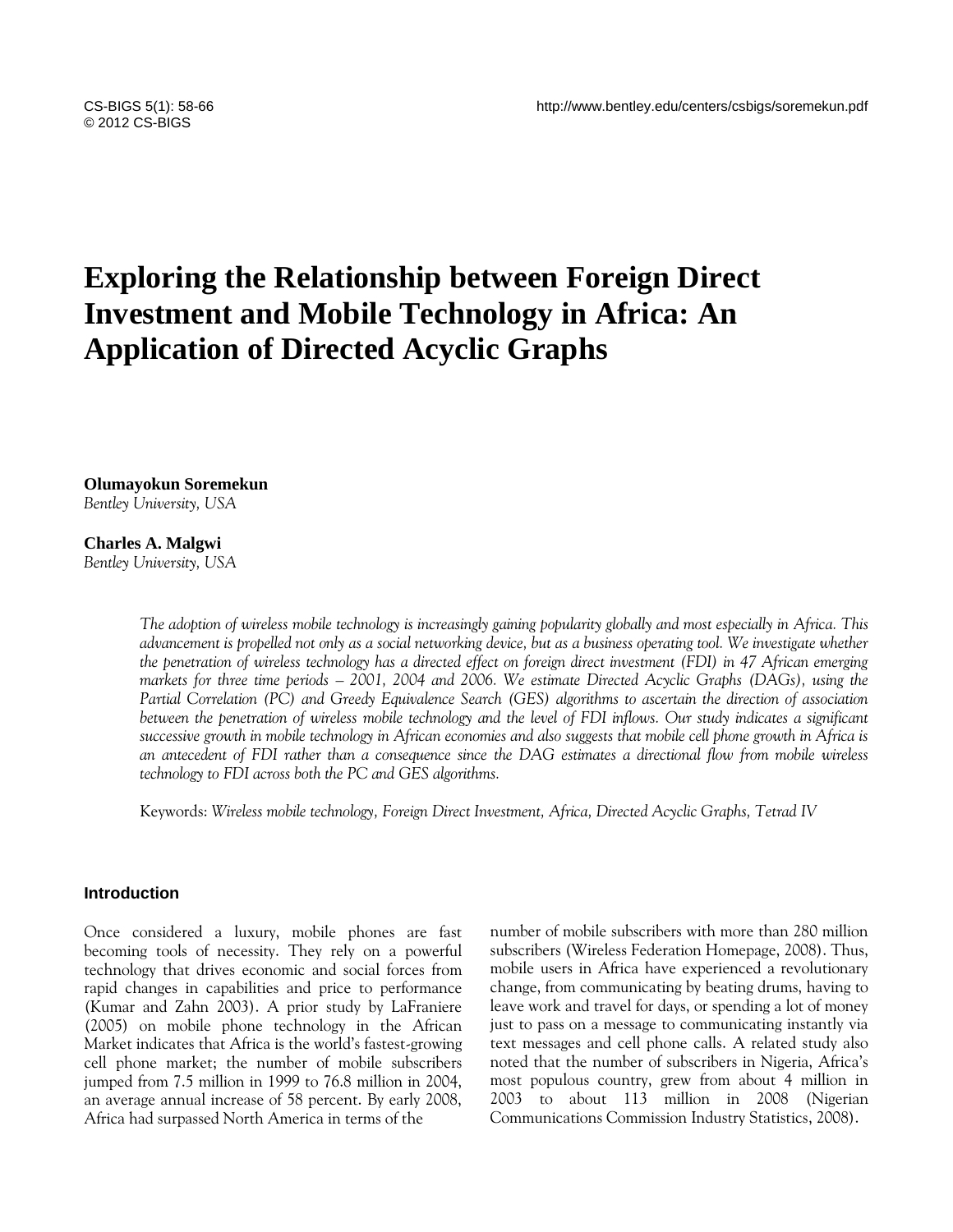Several economic studies suggest that African economies are largely left behind developmentally when it comes to foreign direct investment (FDI) flows (Morisset, 1992; UNCTAD, 1999; Asiedu, 2006). Other studies show that because of negative compounding factors, only three African economies **–** South Africa, Nigeria and Angola at one point accounted for 65 per cent of total FDI flows to Africa and about two-third of the sub-continent's Gross Domestic Product (GDP) (World Bank, 2004b; Aseidu, 2006). The benefits of FDI cannot be overemphasized as FDI brings capital, technology, jobs, links to the global economy, opportunities for external resources that contribute to economic development, and facilitates ebusiness (Sachs, 2007; Kim et al, 2004).

The significant demand and growth in wireless mobile phone technology in Africa are depicted in Figures 1 and 2 respectively. Figure 1 exemplifies the aggregate geometric growth in mobile phone subscription density from 2001 to 2006, while Figure 2 shows the same subscription growth by region over the same period where the North and South regions appear to have done much better than other regions.



**Figure 1.** Mobile Phone Subscriptions (per 10,000)



**Figure 2.** Mobile Phone Density by Region (per 100)

Using Directed Acyclic Graphs (DAGs), this paper explores whether FDI is an antecedent or consequence to mobile phone technology growth in Africa's emerging markets especially following the UN's declaration of the 2000 MDGs. In evaluating the above objective, this study considers the following research question: what is the direction of association between mobile phone growth and other economic, demographic and risk factors such as FDI, GDP per Capita, Population density and Risk ratings in Africa? Specifically, is wireless mobile technology an antecedent or consequence of FDI? This study will be of interest to researchers in assessing how/whether the declaration made by the UN towards providing technological development to African countries is likely to have had an economic impact. Further, the study contributes an innovative application of the DAG methodology to a case study on FDI and wireless mobile technology in Africa.

Directed Acyclic Graphs as a technique have been applied in a number of related studies. Haughton et al. (2006) emphasized that DAG modeling is a powerful analytic tool to consider in conjunction with, or in place of, path analysis, structural equation modeling, and other statistical techniques. For example, Eshghi et al. (2007) investigated the determinants of customer loyalty among wireless service providers by applying DAG to derive causal models under restrictive conditions. Similarly, Bessler (2003) and Bryant et al. (2009) used DAG to sort-out causal patterns among set of measures deemed relevant to the incidence of world poverty and disproving causal relationships using observational data, respectively. Further details about the DAG methodology can be found in Haughton and Haughton (2011), chapter 5. In this paper, we investigate the directional relationship between FDI and mobile technology in Africa using DAGs.

The remainder of the paper is organized as follows. Section two describes the directed acyclic graph methodology used in this study. Sections three and four present the results and discuss the implications and conclusions, respectively.

#### **Methodology**

#### *Directed Acyclic Graphs*

A directed acyclic graph is a picture representing the directional links among a set of variables. Consider a set of variables, X, Y and Z. A directional fork where X is an antecedent of both Y and Z can be shown as  $Y \leftarrow X \rightarrow Z$ . A graph is an ordered triple <V, M, E> where V is a non-empty set of vertices (variables), M is a non-empty set of marks (symbols attached to the end of undirected edges) and E is a set of ordered pairs where each member of E is called an edge (Bessler, 2003; Zhang et al., 2006).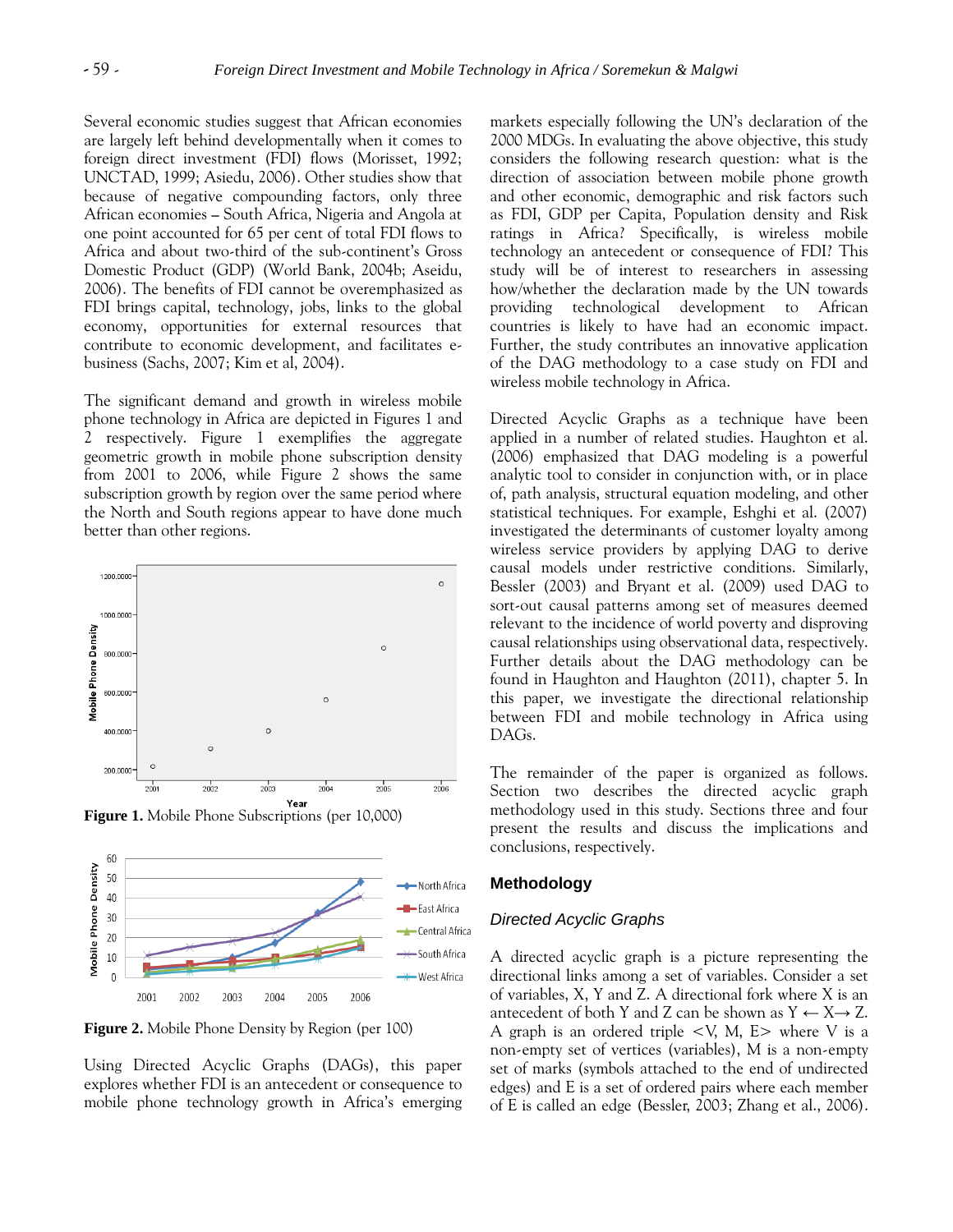Vertices linked by an edge are considered adjacent. Given a set of vertices, {mobile Phone (M.P), FDI, GDP}, an undirected graph will have undirected edges, i.e. M.P – FDI while a directed graph contains only directed edges, i.e. FDI  $\rightarrow$  GDP. A directed acyclic graph is different from a directed graph in that it has no directed cyclic paths. That is, a directed acyclic graph has no path that leads away from a variable only to return to that same variable. This paper applies the concept of directed acyclic graphs to wireless technology growth and FDI in African countries.

## *Directed Acyclic Graphs Methodology*

Directed Acyclic Graphs are directional pictures where the variables are represented by nodes and the edges represent the conditional dependence among the variables (Haughton et al 2006, see also Haughton and Haughton 2011, chapter 5). A directed edge from x to y indicates that x is a parent of y. If  $V_1...V_n$  is the set of variables and *parent(V<sup>i</sup> )* represents the set of parents of variable Vi, then a DAG represents a joint distribution f if the following decomposition holds:

$$
f(V_1...V_n) = \prod_{i=1}^n f(V_i \mid parent(V_i))
$$

where on the left hand side f is the probability distribution function of variables  $V_1...V_n$  and on the right side, each term represents the conditional probability distribution function of  $V_i$  given its parents (Bessler, 2003; Esghi et al, 2007; Haughton et al, 2006; Zhang et al, 2006). By a theorem due to Pearl (Pearl, 2000), the decomposition implies that each variable is independent of its non-descendants given its parents. Thorough introductions and discussions of this methodology and case studies can be found in a variety of papers (Pearl, 2000; Bessler, 2003; Haughton et al, 2006; see also Haughton and Haughton, 2011, chapter 5).

# *Directed Acyclic Graphs using TETRAD*

The software package TETRAD IV (Tetrad Project Homepage, 2012) is used in this paper to construct DAGs from data. Tetrad IV provides a number of different search algorithms that are guaranteed to converge to correct information about the true structure in the data provided the data satisfy some assumptions such as normality (Tetrad Project Homepage, 2012). The program is given no prior knowledge or hypothesis about which variables are causes or which are effects, thus the results are driven by the structure of the data. TETRAD IV can be accessed at no cost from http://www.phil.cmu.edu/projects/tetrad.

TETRAD contains a suite of different search algorithms such as the PC (Partial Correlation), GES (Greedy Equivalence Search) and FCI (Fast Causal Inference) algorithms. For the purpose of our study, we use the PC and GES algorithms. The PC algorithm begins by creating a complete undirected graph where each variable represents a vertex and undirected edges connect all the variables. Edges between the variables are removed on the basis of significance tests of zero correlation or zero conditional correlation (Haughton et al, 2006; Zhang et al, 2006, Haughton and Haughton, 2011, chapter 5). The remaining undirected edges are now "directed" by taking each triplet x, y, z where both pairs  $(x, y)$  and  $(y, z)$  are linked but (x, z) is not linked. If y does not appear in any set which, when conditioned on, makes x and z independent, then the triplet x, y, z is oriented as  $x \rightarrow y$ ←z. which makes y a collider. After identifying all colliders, the algorithm proceeds by looking at the directed edge between x and y, i.e.  $x \rightarrow y$ . If y and z are linked and x and z are not linked, and if there is no arrowhead at y, then  $(y, x)$  is oriented as  $y \rightarrow z$  (Esghi et al, 2007, Haughton and Haughton 2011, chapter 5). The algorithm is discussed in detail in Spirtes et al. (2000). Studies have identified that the PC algorithm may make mistakes of edge exclusion or inclusion and edge direction especially with small sample sizes (Demiralp and Hoover, 2003; Spirtes et al, 2000; Zhang et al, 2006). However, Sprites et al (2000) suggest that higher significance levels may improve performance for small sample sizes.

The GES algorithm is a two-phase search algorithm that uses a different strategy than the PC algorithm but arrives at the same results as PC under similar conditions (TETRAD Tutorial). The first phase of the GES algorithm starts with a completely disconnected graph without any edges between the variables. The directed edge that most improves the Model selection criterion BIC is then added to the graph. An iterative process keeps adding directed edges to the graph in this way. The direction of some previous edges might be changed as this process continues, until no additional edge improves the BIC score. The second phase involves the algorithm working backwards. Edges are removed one at a time to see if their removal improves the BIC score. Again this continues until there are no more improvements (TETRAD Tutorial). Chickering (2002) provides extensive details about the GES algorithm. As mentioned earlier, the strategy behind the GES algorithm is different from that behind the PC algorithm. Zhang et al (2006) propose that researchers can have a higher confidence in edges or directions that are robust across both algorithms than edges or directions that change under the different search algorithms.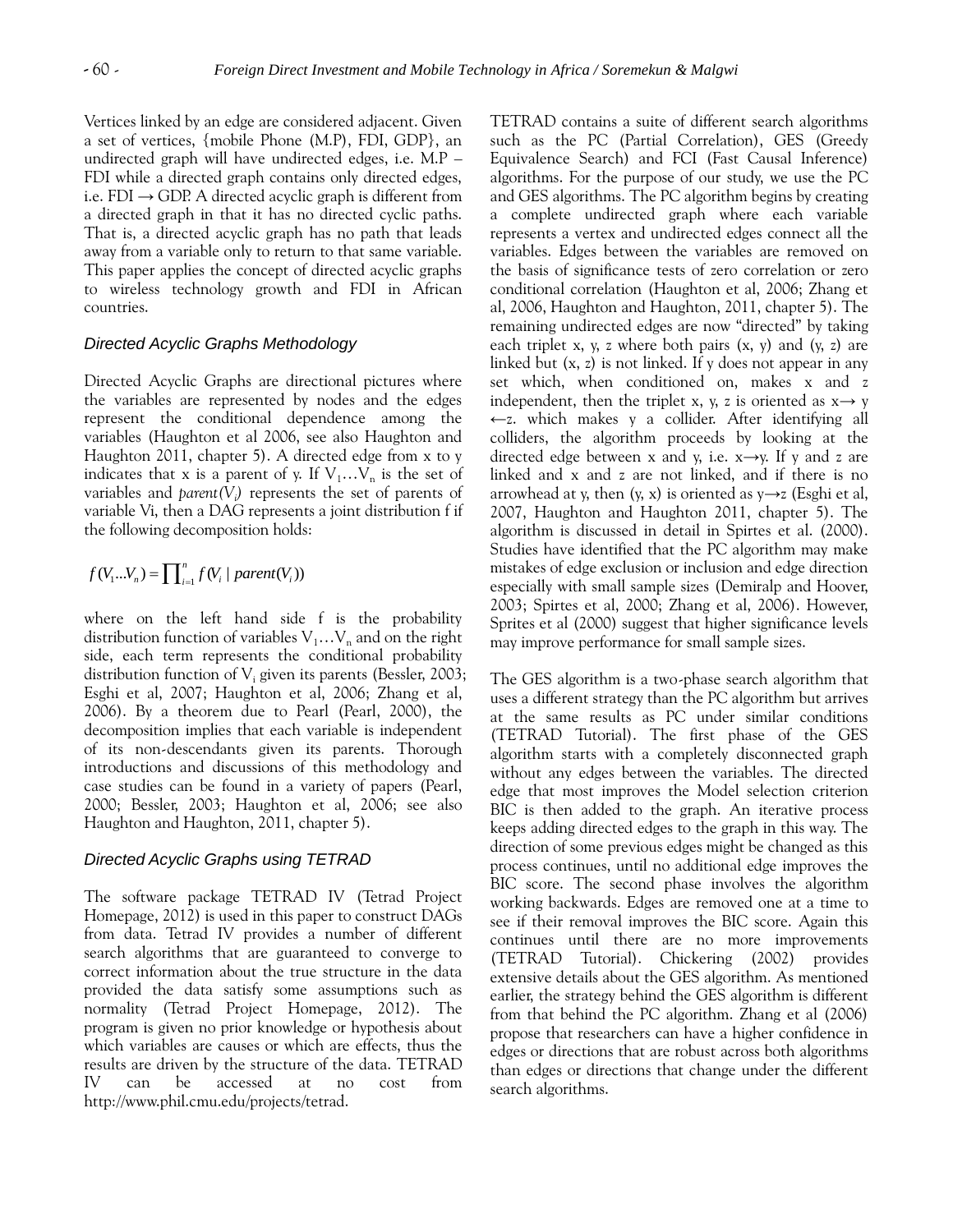## **Data**

The indicators included in the analysis are guided by the choice of variables in Chinn and Fairlie (2007) and Deichmann et al (2007). Our final analysis included 47 African countries and 5 indicator variables for three time periods 2001, 2004 and 2006. We estimate a DAG for each time period in order to see how/whether the direction of effect changes over time. The variables in the dataset are arranged into the following four groups: Digital development, Economic, Demographic, and Risk. These groupings are commonly agreed factors for explaining the differences across regions in digital growth (Deichmann et al, 2007). For the purposes of this paper, the digital development group consists of one variable – the number of mobile subscribers per 100 people. This variable represents the growth in the adoption of mobile phone technology across African countries.

The economic group includes two economic variables. The Gross Domestic Product (GDP) per capita is the basic measure of a country's overall economic output divided by mid-year population. The GDP measures the total market value of all final goods and services produced in a country in a given year, equal to total consumer, investment and government spending, plus the value of exports, minus the value of imports (World Bank 2012). The second variable in this group is the Foreign Direct Investment Net Inflows as a percentage of GDP. It measures the value of net inflows of FDI at the countrylevel, in million US dollars (current) as a percentage of the GDP. FDI is defined as the net inflows of investment to acquire a lasting management interest (10 percent or more of voting stock) in an enterprise operating in an economy other than that of the investor. It is the sum of equity capital, reinvestment of earnings, other long-term capital, and short term capital, as shown in the balance of payments (World Bank, 2012).

The fourth group consists of a demographic variable – population density. This variable is relevant to our study as it provides a context for how the population density of a country influences the other variables in our study such as the adoption of mobile phone technology, FDI and GDP per capita.

The last group is the risk group. We use the country risk rating from IHS Global Insight (2012) which incorporates economic, political, legal, tax, operational, and security risk ratings. We believe the IHS risk rating presents a comprehensive picture of the quality of conditions and level of stability in each country. We hypothesize that this would have an effect on digital and economic

development or vice versa. Table 1 contains a list of indicator variables used in the study.

**Table 1.** Indicator Variables

|             | Indicator* Description                      | Source              | Group       |  |  |  |  |  |
|-------------|---------------------------------------------|---------------------|-------------|--|--|--|--|--|
| Mobile      | Number of mobile                            | World Bank –        | Digital     |  |  |  |  |  |
|             | subscribers per 100<br>people               | WDI                 | Development |  |  |  |  |  |
| GDP         | GDP Per Capita                              | World Bank -<br>WDI | Economic    |  |  |  |  |  |
| <b>FDI</b>  | Foreign Direct                              | World Bank -        | Economic    |  |  |  |  |  |
|             | Investment (net                             | WDI                 |             |  |  |  |  |  |
|             | inflows)                                    |                     |             |  |  |  |  |  |
|             | <b>Population</b> Percentage of             | World Bank -        | Demographic |  |  |  |  |  |
| Density     | population age 15-64 WDI                    |                     |             |  |  |  |  |  |
| <b>Risk</b> | Country Risk Rating IHS Global Insight Risk |                     |             |  |  |  |  |  |

\*All variables were transformed with the natural logarithm function

#### **Analysis and Results**

We excluded from our analysis African countries with missing data, leaving us with 47 African countries. Some of the search algorithms in TETRAD work best with approximately normal data, so we first examined the distribution of our data. This is easily done in TETRAD by clicking on the tools menu at the top of the data wrapper and clicking Histogram (Figure 3). We transformed each of our variables with the natural logarithm to ensure a less skewed distribution, including in the case of the FDI variable which is close to nonnormally distributed (Figures 3 and 4). We also look at the normality tests in TETRAD by clicking on the tools menu and selecting tests. TETRAD provides results for the Kolmogorov Smirnov and Anderson Darling Tests at various significance levels (Figure 4).



**Figure 3.** Histogram Distribution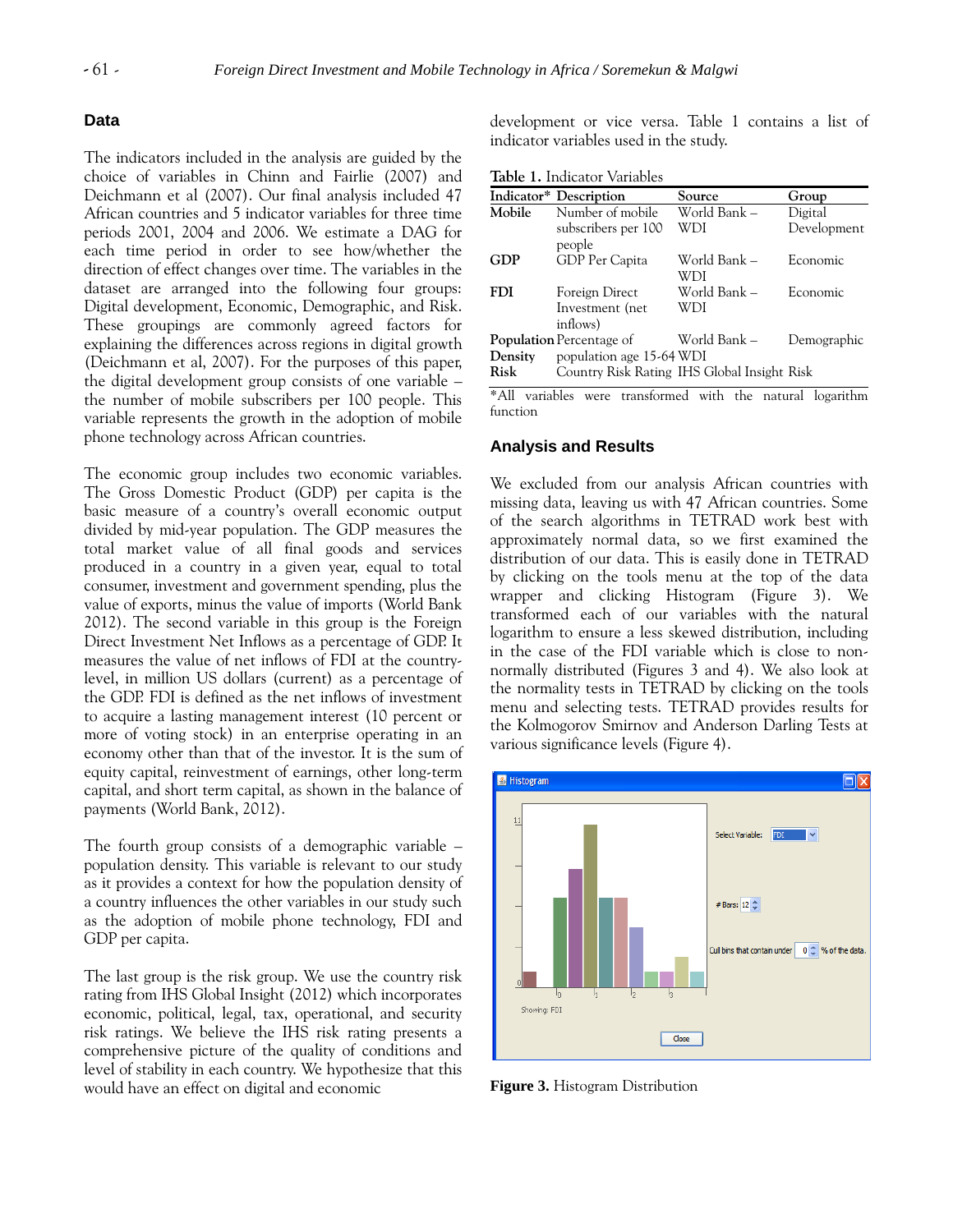| 8 Normality Tests                                                                                                                                                                                         |  |       |  |                  |     |
|-----------------------------------------------------------------------------------------------------------------------------------------------------------------------------------------------------------|--|-------|--|------------------|-----|
| Normality Tests for: FDI (sample size: 47)<br>------------------------------------                                                                                                                        |  |       |  |                  |     |
| Kolmogorov Smirnov:<br>---------------------------------                                                                                                                                                  |  |       |  | Select Variable: | FDI |
| K-S Statistic: 0.1249348                                                                                                                                                                                  |  |       |  |                  |     |
| 51. 51. 15 Significance Levels: .20 .15 .10<br>K-S Critical Values: 0.1249 0.1561 0.1663 0.1780 0.1984<br>Test Result: ACCEPT ACCEPT ACCEPT ACCEPT ACCEPT<br>$HO = FDI$ is Normal.<br>(Normal if ACCEPT.) |  |       |  |                  |     |
| Anderson Darling Test:<br>$A^2 = 0.7492$<br>$A^2$ = 0.7620<br>$p = 0.0476$                                                                                                                                |  |       |  |                  |     |
| $HO = FDI$ is Non-normal.<br>(Normal if $p > alpha$ .)                                                                                                                                                    |  |       |  |                  |     |
|                                                                                                                                                                                                           |  | Close |  |                  |     |

**Figure 4.** Normality Tests

We begin our analysis by using PC and GES algorithms in TETRAD IV on the 2001 dataset. Zhang et al (2006) propose that higher significance levels may improve performance at small sample sizes so given our sample size of 47 countries. We analyze results for the PC algorithm at the 30% significance level. This is the lowest significance level that produces an unambiguous directed ordering in our analysis. The graph that is produced using the PC search algorithm is the algorithm's estimate of the dependency structure that generated the data (TETRAD Tutorial). It is important to remember that the resulting DAG that is produced is data-driven without a priori knowledge of the directed relationships among the five variables.



**Figure 6.** DAG Pattern by GES algorithm 2001

The PC algorithm at the 30% significance level produces a graph with all six directed edges. There is a directed effect from GDP per capita to mobile phone subscriptions per capita and FDI. Mobile phone subscription also has a directed effect on FDI and the Risk rating of the country. FDI has a directed effect on the population density which in turn has a directed effect on risk.

The GES algorithm does not allow the user to specify different significance levels. The algorithm presents one graph with four directed edges and two undirected edges. In this graph the two undirected edges are among GDP, mobile and FDI. The directed edges show a flow from mobile to population density and risk. There is also a flow from FDI to population density, which in turn has a directed effect on risk. The directed edges from mobile to risk, FDI to population density and population density to risk are consistent with results from the PC algorithm.

Model statistics are also provided in TETRAD for the PC and GES graphs. We are also able to obtain a maximum likelihood estimate of the parameter (edges) values with corresponding standard errors, t statistics and p values for the PC graph (Figures 7, 8 and 9). All the variables have positive edge coefficients except for mobile to risk which has a negative coefficient of -0.0698 (Table 2), which is sensible given that higher risks correspond to lower values of the variable RISK. The directed edge from GDP to mobile has an edge coefficient of 0.8634 while the edge coefficient from mobile to FDI is 0.1892. The PC graph has a BIC score of -3.56 and a p value of 0.0186. The GES graph has a BIC score of -8.4779 and a p value of 0.14. Correlation and Covariance matrices can also be obtained from TETRAD IV. All the variables are highly correlated with each other with correlations above 0.9 (Table 3). The GES algorithm seems to provide a better fit.

| Search10 (PC)                                                                                                    |                                                                                                                                                                                                                                                                                                                                                                                                                                        |  |  |  |  |  |  |
|------------------------------------------------------------------------------------------------------------------|----------------------------------------------------------------------------------------------------------------------------------------------------------------------------------------------------------------------------------------------------------------------------------------------------------------------------------------------------------------------------------------------------------------------------------------|--|--|--|--|--|--|
|                                                                                                                  | File Edit Independence Graph Lavout                                                                                                                                                                                                                                                                                                                                                                                                    |  |  |  |  |  |  |
| <b>Parameters</b>                                                                                                | Pattern   DAG in pattern   DAG Model Statistics                                                                                                                                                                                                                                                                                                                                                                                        |  |  |  |  |  |  |
| Alpha:<br>0.3<br>Depth:<br>-1<br>Execute <sup>*</sup><br><b>Calc Stats</b><br><b>Aggressively Prevent Cycles</b> | Degrees of Freedom = 4Chi-Square = 11.8365<br>$P$ Value = 0.0186<br>BIC Score = $-3.5641$<br>The above chi square test assumes that the<br>maximum likelihood function over the measured<br>variables has been maximized. Under that                                                                                                                                                                                                   |  |  |  |  |  |  |
| *Please note that some                                                                                           | assumption, the null hypothesis for the test is<br>that the population covariance matrix over all of                                                                                                                                                                                                                                                                                                                                   |  |  |  |  |  |  |
| searches may take a<br>long time to complete.                                                                    | the measured variables is equal to the estimated<br>covariance matrix over all of the measured                                                                                                                                                                                                                                                                                                                                         |  |  |  |  |  |  |
|                                                                                                                  | variables written as a function of the free model<br>parameters--that is, the unfixed parameters for<br>each directed edge (the linear coefficient for<br>that edge), each exogenous variable (the variance<br>for the error term for that variable), and each<br>bidirected edge (the covariance for the exogenous<br>variables it connects). The model is explained<br>in Bollen, Structural Equations with Latent<br>Variable, 110. |  |  |  |  |  |  |
| Save                                                                                                             |                                                                                                                                                                                                                                                                                                                                                                                                                                        |  |  |  |  |  |  |

**Figure 7.** Model Statistics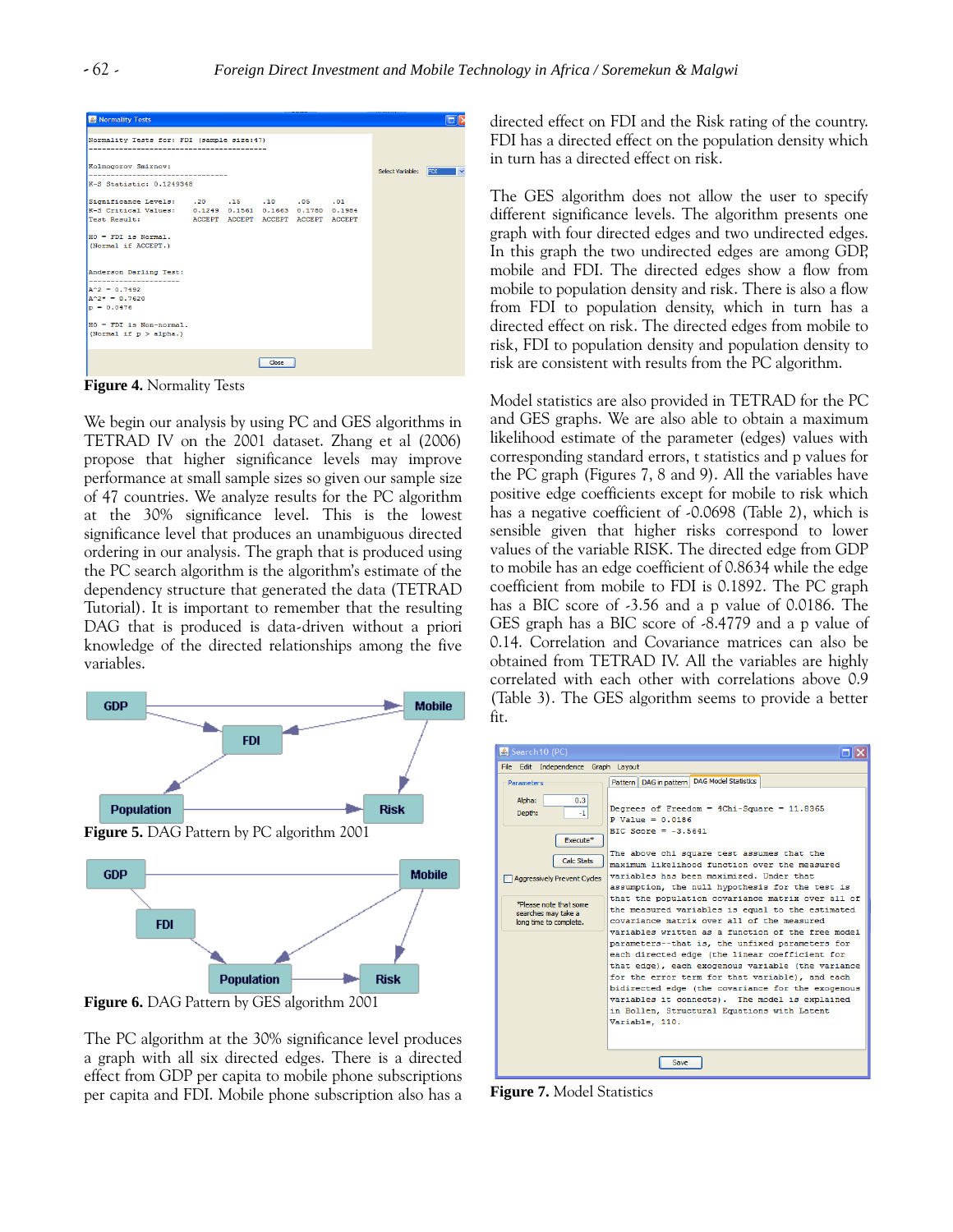

**Figure 8.** PC DAG with edge coefficients - 2001

| & Estimator1 (SEM Estimator)                                               |                       |                                                           |           |                                     |              |        |
|----------------------------------------------------------------------------|-----------------------|-----------------------------------------------------------|-----------|-------------------------------------|--------------|--------|
| File<br>Parameters Lavout                                                  |                       |                                                           |           |                                     |              |        |
| <b>Graphical Editor</b>                                                    | <b>Tabular Editor</b> |                                                           |           | Implied Matrices   Model Statistics |              |        |
|                                                                            |                       | Null hypothesis for T and P is that the parameter is zero |           |                                     |              |        |
| From                                                                       | To                    | Type                                                      | Value     | SE.                                 | $\mathsf{T}$ | P      |
| <b>FDI</b>                                                                 | Population            | Edge Coef.                                                | 1.1720    | 0.0461                              | 25.4455      | 0.0000 |
| <b>GDP</b>                                                                 | <b>FDI</b>            | <b>Edge Coef.</b>                                         | 0.7155    | 0.0889                              | 8.0524       | 0.0000 |
| <b>GDP</b>                                                                 | Mobile                | Edge Coef.                                                | 0.8634    | 0.0317                              | 27.2232      | 0.0000 |
| Mobile                                                                     | <b>FDI</b>            | Edge Coef.                                                | 0.1892    | 0.0999                              | 1.8947       | 0.0644 |
| Mobile                                                                     | <b>Risk</b>           | Edge Coef.                                                | $-0.0698$ | 0.0170                              | $-4.1098$    | 0.0002 |
| Population                                                                 | <b>Risk</b>           | Edge Coef.                                                | 0.2250    | 0.0140                              | 16.1063      | 0.0000 |
| Population                                                                 | Population            | Std. Dev.                                                 | 0.2996    | 0.0185                              | 4.8409       | 0.0000 |
| <b>GDP</b>                                                                 | <b>GDP</b>            | Std. Dev.                                                 | 1.0756    | 0.2412                              | 4.7961       | 0.0000 |
| <b>FDI</b>                                                                 | <b>FDI</b>            | Std. Dev.                                                 | 0.1567    | 0.0045                              | 5.4768       | 0.0000 |
| Mobile                                                                     | Mobile                | Std. Dev.                                                 | 0.2314    | 0.0109                              | 4.9247       | 0.0000 |
| <b>Risk</b>                                                                | Risk                  | Std. Dev.                                                 | 0.0453    | 0.0000                              | 9765907      | 0.0000 |
| Population                                                                 | Population            | Mean                                                      | 3.6672    | 0.1679                              | 21.8429      | 0.0000 |
| <b>GDP</b>                                                                 | <b>GDP</b>            | Mean                                                      | 6.0764    | 0.1552                              | 39.1467      | 0.0000 |
| <b>FDI</b>                                                                 | <b>FDI</b>            | Mean                                                      | 1.1851    | 0.1384                              | 8.5614       | 0.0000 |
| Mobile                                                                     | Mobile                | Mean                                                      | 0.9957    | 0.1381                              | 7.2097       | 0.0000 |
| <b>Risk</b>                                                                | <b>Risk</b>           | Mean                                                      | 1.1832    | 0.0300                              | 39.4723      | 0.0000 |
|                                                                            |                       |                                                           |           |                                     |              |        |
| Choose Optimizer:<br><b>Estimate Again</b><br>Regression<br>Cancel<br>Save |                       |                                                           |           |                                     |              |        |

**Figure 9.** Model Statistics

**Table 2.** Edge Statistics 2001

| From       | Tо         | Edge              | Standard | P-value |
|------------|------------|-------------------|----------|---------|
|            |            | Coefficient Error |          |         |
| <b>FDI</b> | Population | 1.1720            | 0.0461   | 0.0000  |
| <b>GDP</b> | <b>FDI</b> | 0.7155            | 0.0889   | 0.0000  |
| <b>GDP</b> | Mobile     | 0.8634            | 0.0317   | 0.0000  |
| Mobile     | <b>FDI</b> | 0.1892            | 0.0999   | 0.0644  |
| Mobile     | Risk       | $-0.0698$         | 0.0170   | 0.0002  |

|  | Table 3. Correlation Matrix 2001 |  |  |
|--|----------------------------------|--|--|
|--|----------------------------------|--|--|

|            | Population GDP |        | <b>FDI</b> | Mobile | Risk   |
|------------|----------------|--------|------------|--------|--------|
| Population | 1.0000         |        |            |        |        |
| <b>GDP</b> | 0.9523         | 1.0000 |            |        |        |
| <b>FDI</b> | 0.9663         | 0.9855 | 1.000      |        |        |
| Mobile     | 0.9347         | 0.9703 | 0.9673     | 1.0000 |        |
| Risk       | 0.9686         | 0.8963 | 0.9151     | 0.8643 | 1.0000 |

### **PC and GES Analyses - 2004 Dataset**

We analyze results for the 2004 dataset using the PC algorithm at the 30% significance level and the GES algorithm. The DAG pattern by PC gives a graph with all six directed edges. GDP has directed effects on FDI, mobile phone subscriptions per 100 people and population density. Mobile phone subscriptions have a directed effect on FDI. Risk has a directed effect on population density and this result is opposite to what we saw earlier in the 2001 graph. Population density also has a directed effect on mobile phone subscriptions.

The GES algorithm produces a graph with four directed edges and two undirected edges. GDP has a directed effect on FDI, while mobile phone subscriptions have directed effects on FDI and GDP. Population density and risk have directed effects on GDP, while the undirected effects are among population density, mobile phone subscriptions and risk. The directed effects from GDP to FDI and mobile to FDI are consistent across both algorithms.



**Figure 10.** DAG Pattern by PC algorithm 2004







**Figure 12.** PC DAG with edge coefficients 2004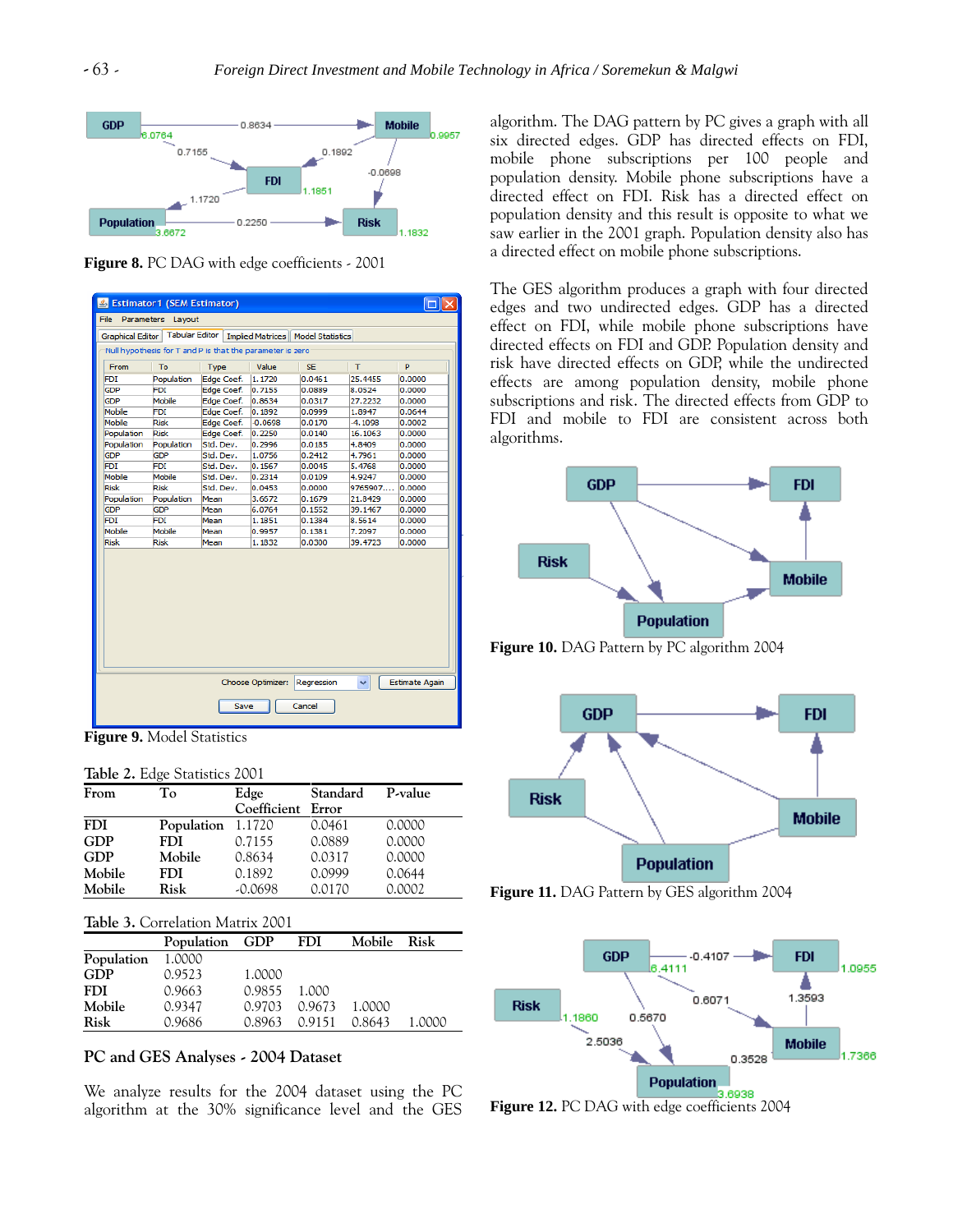The correlation matrix for the 2004 dataset indicates that mobile phone subscriptions are highly correlated with FDI and GDP with respective correlations of 0.9435 and 0.9624. Interestingly, the risk rating has low correlations with GDP, FDI and Mobile phone subscriptions at 0.0000, 0.2640 and 0.1828 respectively. All variables for the PC graph have positive edge coefficients except for the directed edge from GDP to FDI in 2004 which has a negative coefficient of -0.4107. Mobile to FDI has an edge coefficient of 1.3593 and this is much higher than the edge coefficient for the 2001 dataset. This indicates a much stronger relationship between mobile phone subscriptions and FDI in 2004 than was obtained in 2001. The PC graph has a BIC score of 68.8923 and a p value of 0.000, while the GES graph has a BIC score of -11.0869 and p value of 0.9268. GES clearly provides a better fit.

**Table 4.** Edge Statistics 2004

| From       | To         | Edge        | Standard | P-value |
|------------|------------|-------------|----------|---------|
|            |            | Coefficient | Error    |         |
| <b>GDP</b> | <b>FDI</b> | $-0.4107$   | 0.1867   | 0.0329  |
| <b>GDP</b> | Population | 0.5670      | 0.0533   | 0.0000  |
| <b>GDP</b> | Mobile     | 0.6071      | 0.1000   | 0.0000  |
| Mobile     | <b>FDI</b> | 1.3593      | 0.1937   | 0.0644  |
| Population | Mobile     | 0.3528      | 0.1009   | 0.0011  |
| Risk       | Population | 2.5036      | 0.3071   | 0.0000  |

**Table 5.** Correlation Matrix 2004

|                   | Population GDP |        | FDI    | Mobile | Risk   |
|-------------------|----------------|--------|--------|--------|--------|
| Population 1.0000 |                |        |        |        |        |
| <b>GDP</b>        | 0.7769         | 1.0000 |        |        |        |
| <b>FDI</b>        | 0.8515         | 0.8697 | 1.000  |        |        |
| Mobile            | 0.8694         | 0.9624 | 0.9435 | 1.0000 |        |
| Risk              | 0.5953         | 0.0000 | 0.2640 | 0.1828 | 1.0000 |

#### **PC and GES Analyses - 2006 Dataset**

The PC algorithm for the 2006 dataset yields a DAG graph with six directed edges. Risk has a directed effect on FDI, mobile phone subscriptions and population density. Mobile phone subscriptions have a directed effect on FDI, and FDI in turn has a directed effect on GDP. The directed effect from mobile phone subscriptions to FDI in 2006 is consistent with the result from the 2004 dataset. On the other hand, the direction of effect from GDP to FDI that is shown in the two earlier periods has now changed in 2006. Risk rating also has an effect on the FDI net inflows for African countries unlike in the earlier time periods where there was no direct relationship.

GES yields a DAG with four directed edges and two undirected edges. Risk has a directed effect on FDI. FDI in turn has a directed effect on GDP and mobile phone subscriptions and population density have directed effects on FDI. The undirected edges are between population density, risk rating and mobile phone subscriptions. Consistent across both algorithms are the directed effects from Risk to FDI, FDI to GDP, mobile subscriptions to FDI and population density to FDI. As for the previous years 2001 and 2004, GES provides a better fit.



**Figure 13.** DAG Pattern by PC algorithm 2006



**Figure 14.** DAG Pattern by GES algorithm 2006



**Figure 15.** PC DAG with edge coefficients 2006

|  |  | Table 6. Edge Statistics 2006 |  |
|--|--|-------------------------------|--|
|--|--|-------------------------------|--|

| Tо         | Edge        | Standard | P-value |
|------------|-------------|----------|---------|
|            | Coefficient | Error    |         |
| GDP        | 1.4657      | 0.0572   | 0.0000  |
| <b>FDI</b> | 0.6588      | 0.0936   | 0.0000  |
| FDI        | 0.3908      | 0.0845   | 0.0000  |
| Mobile     | 5.1265      | 0.2140   | 0.0000  |
| Population | 5.6217      | 0.2371   | 0.0000  |
| FDI        | 1.5601      | 0.2989   | 0.0000  |
|            |             |          |         |

|  |  |  |  | Table 7. Correlation Matrix 2006 |  |
|--|--|--|--|----------------------------------|--|
|--|--|--|--|----------------------------------|--|

|                  | PopulationGDP |        | FDI    | Mobile | Risk   |
|------------------|---------------|--------|--------|--------|--------|
| Population1.0000 |               |        |        |        |        |
| GDP              | 0.9230        | 1.0000 |        |        |        |
| <b>FDI</b>       | 0.9573        | 0.9642 | 1.000  |        |        |
| Mobile           | 0.9236        | 0.9442 | 0.9793 | 1.0000 |        |
| Risk             | 0.9606        | 0.9188 | 0.9529 | 0.9614 | 1.0000 |

The correlation matrix for 2006 PC graph indicates that all the variables are highly correlated with correlations above 0.9. Mobile and FDI have the highest correlations at 0.9793. All edges have positive coefficients with p values of 0.0000. Also, mobile to FDI has a coefficient of 0.6588, while FDI to GDP has a coefficient of 1.4657. The PC graph has a BIC score of 37.5454 and p value of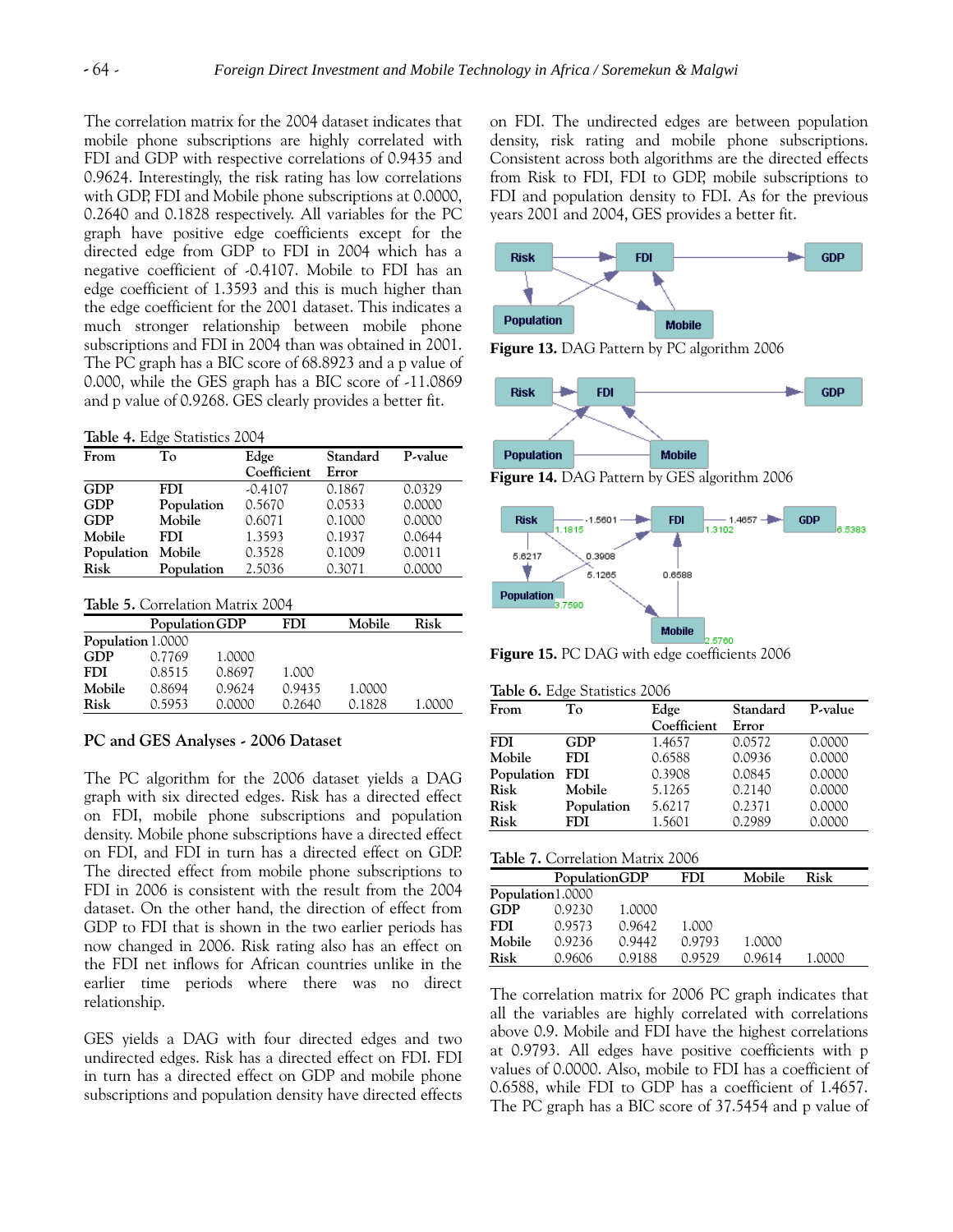0.000, while the GES graph has a BIC score of -10.6797 and p value of 0.3079.

#### **Conclusion**

Using data from three time periods (2001, 2004 and 2006), we investigate the direction of effect between mobile phone growth in Africa and FDI using Directed Acyclic Graphs. We find that in all three time periods, there is a directed effect from mobile phone growth to FDI. This effect is consistent across both the PC and GES algorithms in 2004 and 2006 and this allows us to have a degree of confidence in the results. This implies that as mobile phone adoption increases across Africa, there is a potential for simultaneous increase in Foreign Direct Investment inflows to Africa. As a caveat, we do not attempt to suggest that TETRAD infers causality between growth in mobile phone adoption and FDI because such an inference, as explained for example in Eshghi et al (2007) and Haughton and Haughton (2011, chapter 5) would require a very strong assumption of "causal sufficiency". TETRAD has enabled us to not only deduce the existence of a directional link from mobile phone to FDI, but also identify pairs of variables that are dependent on each other, given all the other variables in the set of variables. The African experience with the recent explosion in mobile phone adoption and use is quite unique relative to other regions. An interesting topic for future research would be to explore the directional links between FDI and mobile phone growth in other regions such as Asia, Latin Americas and the Caribbean.

### **References**

- Asiedu, E. 2006. Foreign Direct Investment in Africa: The Role of Natural Resources, Market Size, Government Policy, Institutions and Political Instability. World Economy, 29(1): 63-77.
- Bessler, D. 2003. On World Poverty: Its Causes and Effects Food and Agricultural Organization (FAO) of the United Nations. Research Bulletin, Rome.
- Bryant, H.L., Bessler, D.A. and Haigh, M.S. 2009. Disproving Causal Relationships Using Observational Data. Oxford Bulletin of Economics and Statistics.
- Chickering, D.M. 2002. Optimal structure identification with greedy search. Journal of Machine Learning Research, 3: 507-554.
- CTIA Wireless I.T. & Entertainment 2008. 2008. http://myctia365.bdmetrics.com.
- Deichmann, J.I., Eshghi, A., Haughton, D.M., Sayek, S., and Teebagy, N.C. 2003. Foreign Direct Investment in the Eurasian Transitional States. Eastern European Economics, 41(1): 5-34.
- Demiralp, S. and Hoover, K.D. 2003. Searching for the causal structure of a vector autoregression. Oxford Bulletin of Economics and Statistics, 65: 745 - 767
- Eshghi, A., Haughton, D. and Topi, H. 2007. Determinants of Customer Loyalty in the Wireless Telecommunications Industry. Telecommunications Policy, 31: 93-106.
- Haughton, D. and Haughton, J. 2011. Living Standards Analytics: Development through the Lens of Household Survey Data. Springer, NewYork.
- Haughton, D., Kamis, A. and Scholten, P. 2006. A Review of Three Directed Acyclic Graphs Software Packages: MIM, Tetrad and WinMine. The American Statistician, 60(3):272-286.
- HIS Global Insight Country Risk Ratings. 2012. [http://www.ihs.com/products/global-insight/index.aspx.](http://www.ihs.com/products/global-insight/index.aspx)
- Kim, J., Lee, I., Lee, Y., and Choi, B. 2004. Exploring ebusiness Implications of the Mobile Internet: A crossnational Survey in Hong Kong, Japan and Korea. International Journal of Mobile Communication,  $2(1):1-21.$
- Kumar, S. and Zahn, C. 2003. Mobile Communications: Evolution and Impact on Business Operations. Technovation, 23:515-520.
- LaFranniere, S. 2005. Cellphones Catapult Rural Africa to 21st Century. The New York Times, August, 25.
- Morisset, J. 1992. Foreign Direct Investment in Africa: Policies also Matter. Transnational Corporations, 9(2):107-125.
- Nigerian Communications Commission Industry Statistics. 2008. Operator Data on Active Telephone Subscribers in Nigeria. http://www.ncc.gov.ng/industrystatistics/subscriber-data.html
- Pearl, J. 2000. "Causality". Cambridge, UK: Cambridge University Press.
- Sachs, J. D. 2007. The Importance of Investment Promotion in the Poorest Countries. World Investment Prospects, (Special Edition):78-81.
- Spirtes, P., Glymour, C. and Scheines, R. 2000. Causation, Prediction and Search, second edition. MIT Press, Cambridge MA.
- TETRAD Tutorial. 2012. <http://www.phil.cmu.edu/projects/tetrad/index.html>